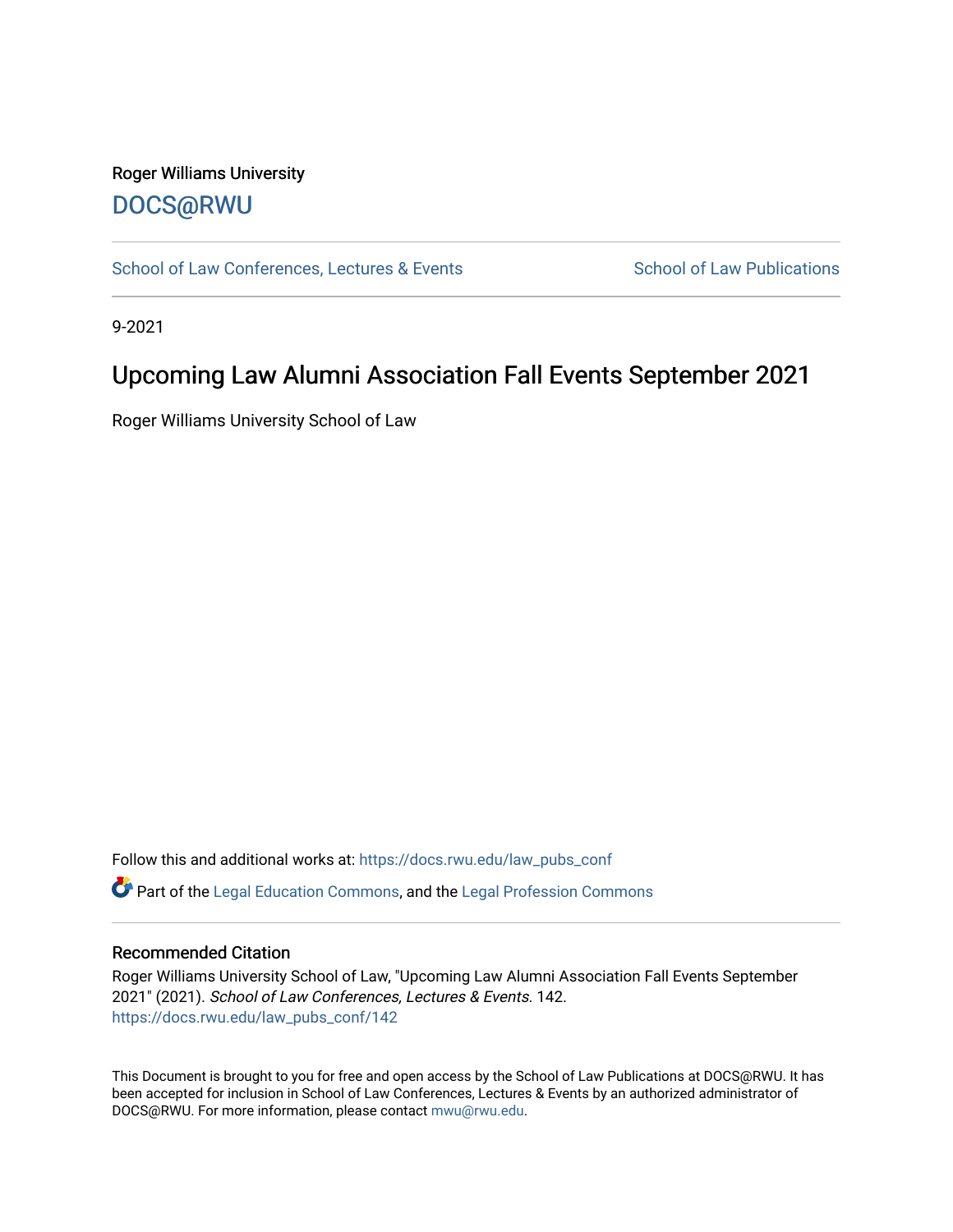9/3/21

Dear Law Faculty & Staff:

The Law Alumni Association invites you to join alumni on Saturday, September 18 from 5:00 - 6:30pm in Providence for a reception prior to the WaterFire lighting. Please register with the button below.

You are also invited to register for the 21st Annual LAA Scholarship Golf Tournament on Sunday, September 19th with 8am start. Don't miss the Trophy Cup presentation and the "Dean Ryan jacket ceremony."

Please let me know if you have any questions.

Thank you,

Meghan



# UPCOMING EVENTS!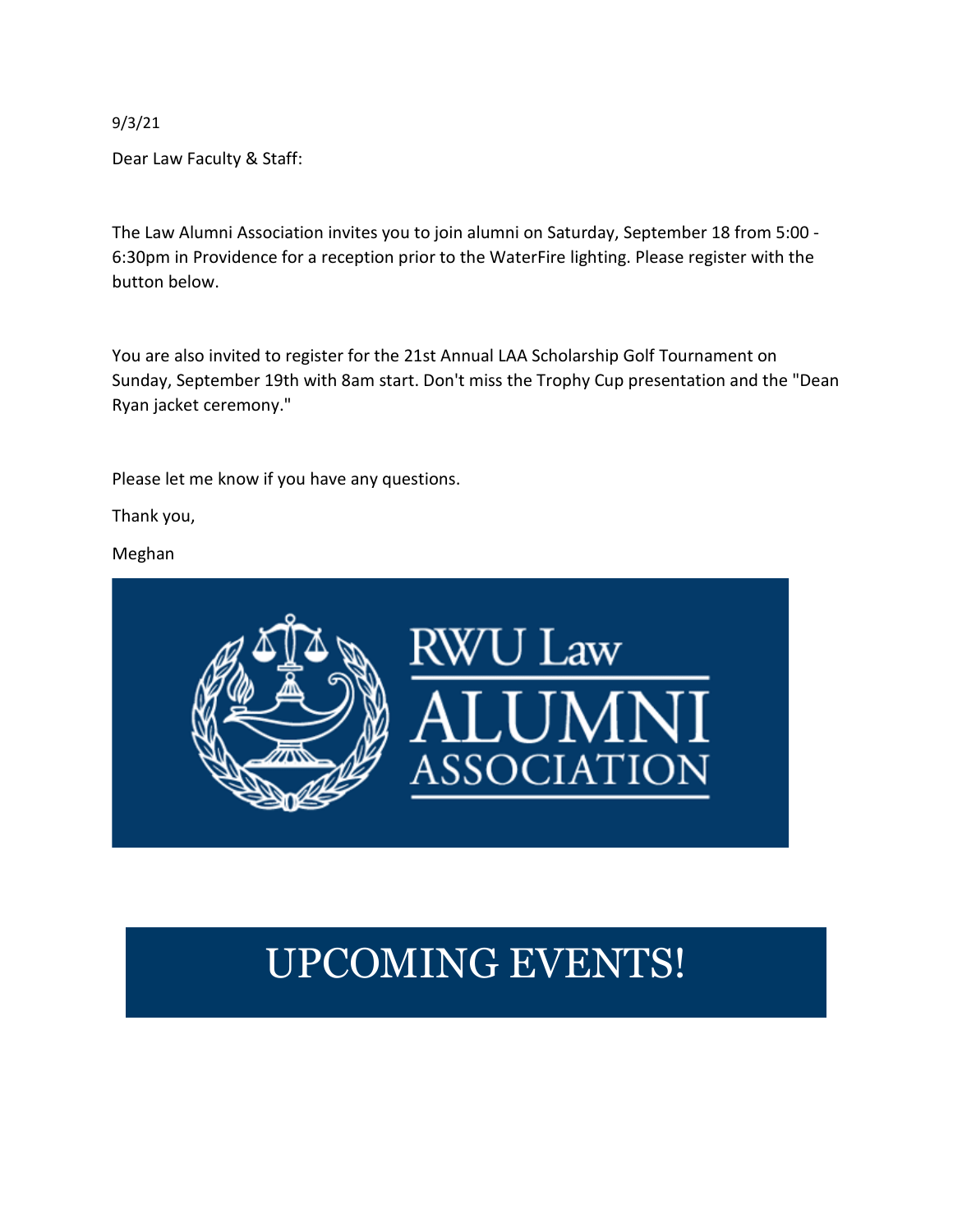

### **RWU Law Alumni Reception prior to WaterFire Lighting in Providence**

Saturday, September 18, 2021 Reception: 5:00 pm - 6:30 pm WaterFire Lighting: 7:00 pm Res American Bistro 123 Empire Street Providence, RI 02809 Complimentary admission includes hors d'oeuvres & one drink ticket Cash Bar to follow

**[Register Here](https://nam02.safelinks.protection.outlook.com/?url=https%3A%2F%2Feml-pusa01.app.blackbaud.net%2Fintv2%2Fj%2F930FE8B7-FC44-46B5-943D-C6656B9B28B4%2Fr%2F930FE8B7-FC44-46B5-943D-C6656B9B28B4_53c59dbd-c7fa-4a53-8d25-d38a6aab3de7%2Fl%2F90ED804B-C718-43EE-955F-7F0410AD492E%2Fc&data=04%7C01%7Ckmacandrew%40RWU.EDU%7C02eab32c078c4cda584d08d96f0d67f4%7Cd84edea239e2410aa672331c49c8c4e2%7C0%7C0%7C637662925652362514%7CUnknown%7CTWFpbGZsb3d8eyJWIjoiMC4wLjAwMDAiLCJQIjoiV2luMzIiLCJBTiI6Ik1haWwiLCJXVCI6Mn0%3D%7C1000&sdata=BIRQhJNH6kNivOgVjn5aQZ5XDp1zYlmBvG%2BIQy56C7U%3D&reserved=0)**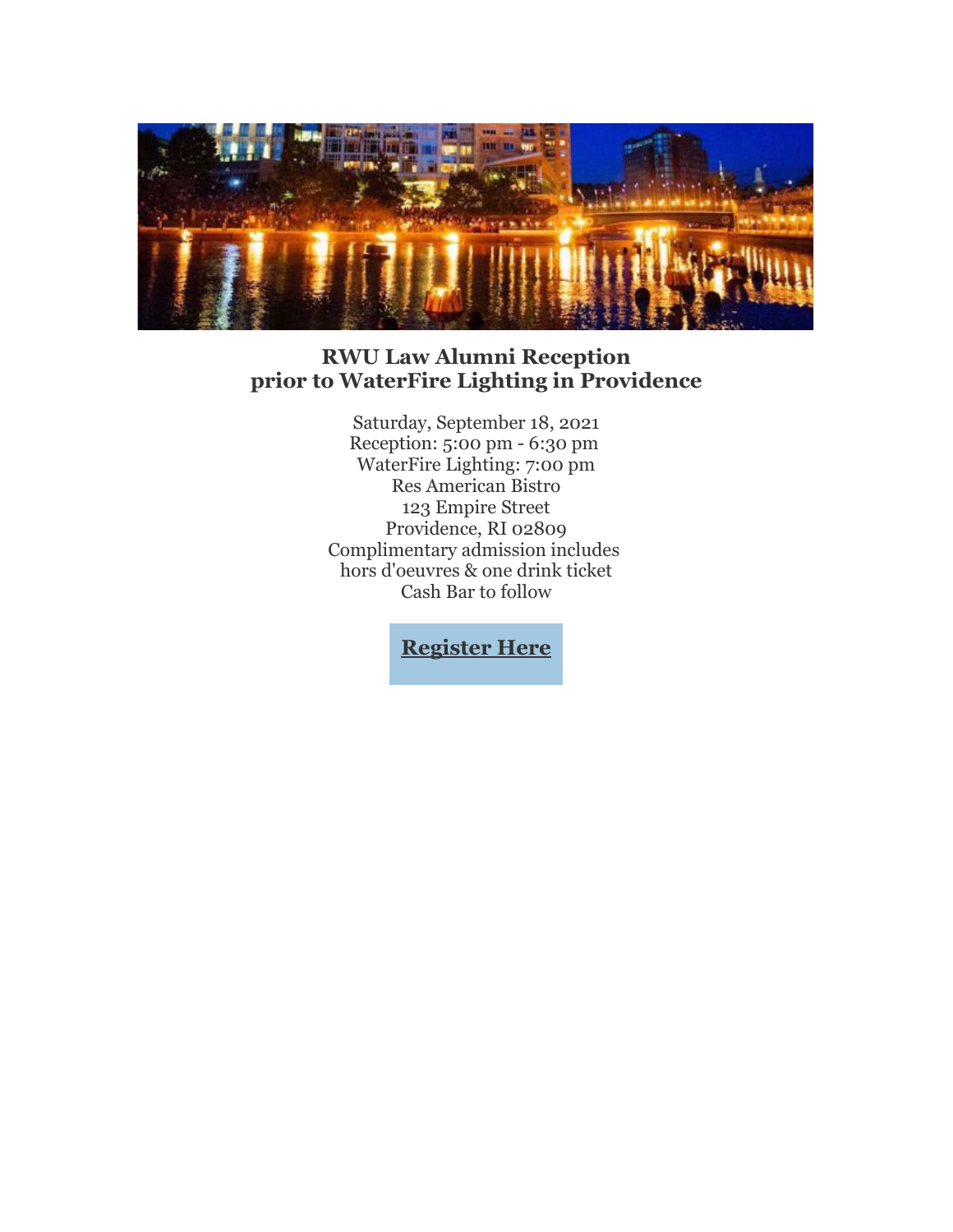

### **21st Annual RWU Law Alumni Association Scholarship Golf Tournament**

Sunday, September 19, 2021 Registration & Breakfast: 7:00 am Shotgun Start: 8:00 am *Lunch, raffle & prizes to follow play*

Triggs Memorial Golf Course 1533 Chalkstone Avenue Providence, RI 02909

All net proceeds benefit the RWU Law Alumni Association Endowed Scholarship Fund Tournament Co-Chairs: Tom Pagliarini '14 & Layi Oduyingbo '14 Honorary Co-Chair: Anthony Leone '97 Sponsorship Opportunities Available

**[Register Here to Play or Sponsor](https://nam02.safelinks.protection.outlook.com/?url=https%3A%2F%2Feml-pusa01.app.blackbaud.net%2Fintv2%2Fj%2F930FE8B7-FC44-46B5-943D-C6656B9B28B4%2Fr%2F930FE8B7-FC44-46B5-943D-C6656B9B28B4_53c59dbd-c7fa-4a53-8d25-d38a6aab3de7%2Fl%2F2C1D11B7-BB6A-4FF6-B458-41BEFDB98E99%2Fc&data=04%7C01%7Ckmacandrew%40RWU.EDU%7C02eab32c078c4cda584d08d96f0d67f4%7Cd84edea239e2410aa672331c49c8c4e2%7C0%7C0%7C637662925652362514%7CUnknown%7CTWFpbGZsb3d8eyJWIjoiMC4wLjAwMDAiLCJQIjoiV2luMzIiLCJBTiI6Ik1haWwiLCJXVCI6Mn0%3D%7C1000&sdata=MB08wPmtilr6AGrpQ21S5k%2FyKxi%2F00GD0VsO0EikN7w%3D&reserved=0)**

All events will be held in accordance with local COVID-safe precautions and mandates.